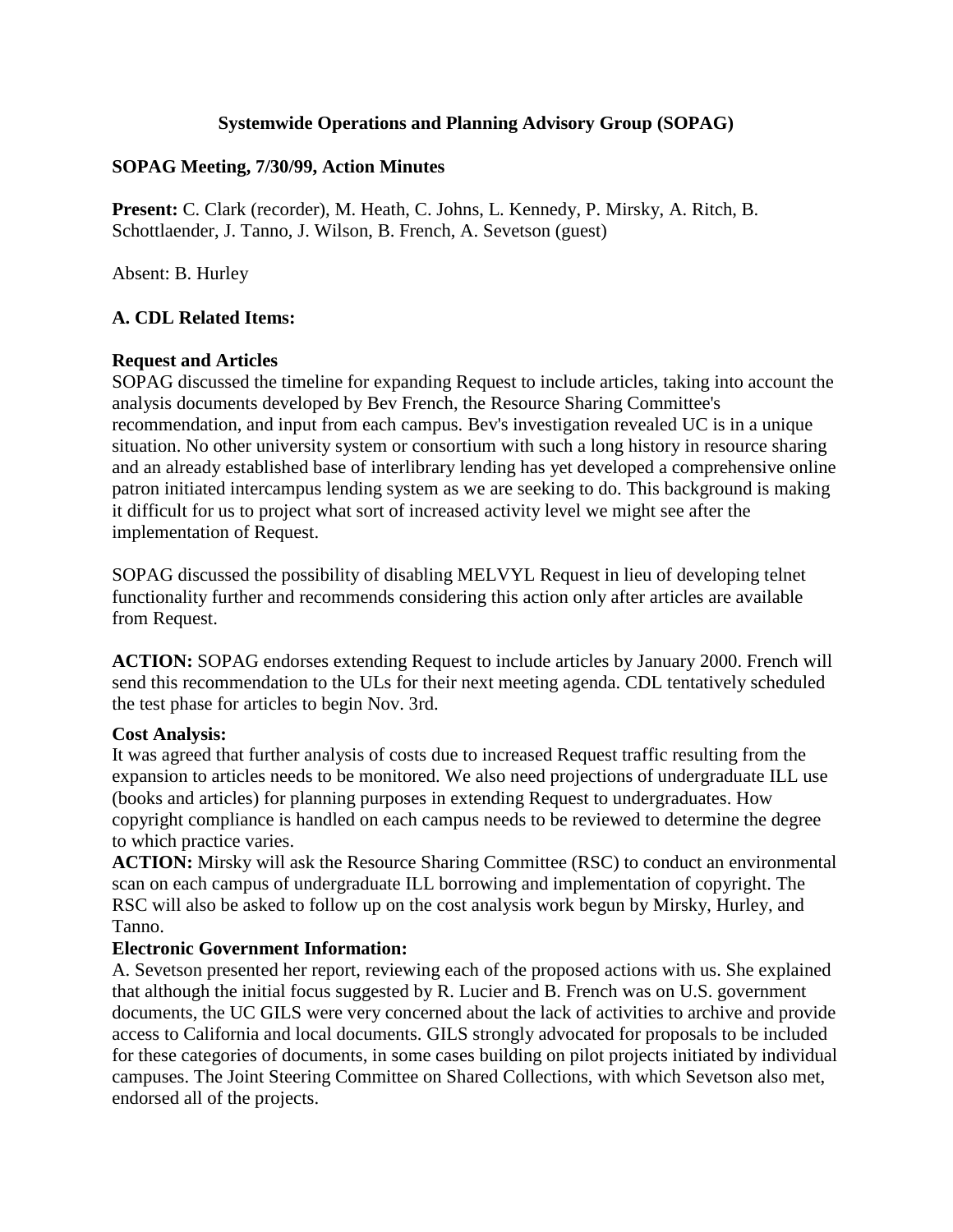SOPAG recommended that revisions be made to provide more background and explanation for some proposals so that the current environment and the proposal objectives will be more clearly articulated. Suggested changes include: adding persuasive text as to how each of these projects plug into the stated goals, identify what's launched as a pilot already and why it needs support, and identify strategic political action. A. Sevetson was also asked to provide more background about the need for work on California and local government documents projects.

**ACTION:** A. Sevetson will make changes based on SOPAG and GILS input. Following these revisions, the proposals will be distributed to the ACGs for review and comment. They will be sent to the University Librarians Steering Committee for discussion at the Joint ULs/SOPAG meeting in November.

## **B. Request for Adjustment in the Risk Management Unit Replacement Values for 35 mm Slides.**

SOPAG members queried their campuses and all are supportive of the UC Slide Curators proposal.

**ACTION:** SOPAG endorses the request from the UC Slide Curators to adjust the unit replacement value for 35mm slides to \$12.00 from the different unit values previously used by each campus.

## **C. Jt. Committee on Collections**

B. French has asked STIC to confirm whether there is still interest in purchasing CAS collectively. The license and business issues may require major effort.

B. French is planning a meeting with bibliographers who are involved with negotiating license agreements on their campuses. It will be limited to 25-30 people, by invitation only. The focus will be on licenses not included in the core list of databases everyone wanted, but those for which there was some expressed interest. B. French expects to develop a license toolkit and a package of resources to provide background. Co-investment and other UC-specific issues will be covered.

## **D. Follow up on SOPAG and Its Committees and groups on the Systemwide Library Planning web sites**

L. Kennedy distributed a mock-up of a prototype web page where SOPAG action minutes and the minutes of All Campus Groups (ACGs) can be posted. Lisa Weber, UCB, has agreed to serve as Webmaster.

**ACTION:** SOPAG endorsed the prototype design. L Kennedy will review existing CLP site policies and inform SOPAG and the ACGs of appropriate protocols for submission of content.

# **E. All Campus Groups:**

1. Activity Reports

We discussed whether there is a need to have the ACGs and task groups regularly report their activities to SOPAG. We concluded that we get regular reports in the form of minutes. Goals identified for the year also give us a sense of what each ACG is working on. Task groups will typically be given charges that include interim and final reporting deadlines.

**ACTION:** We will ask the ACGs to report on accomplishment of stated goals at the end of each year and will continue to ask task groups we charge to give us regular progress reports. 2. SOPAG reviewed the revised HOPS Charge.

**ACTION:** SOPAG approves the HOPS charge and goals for the year.